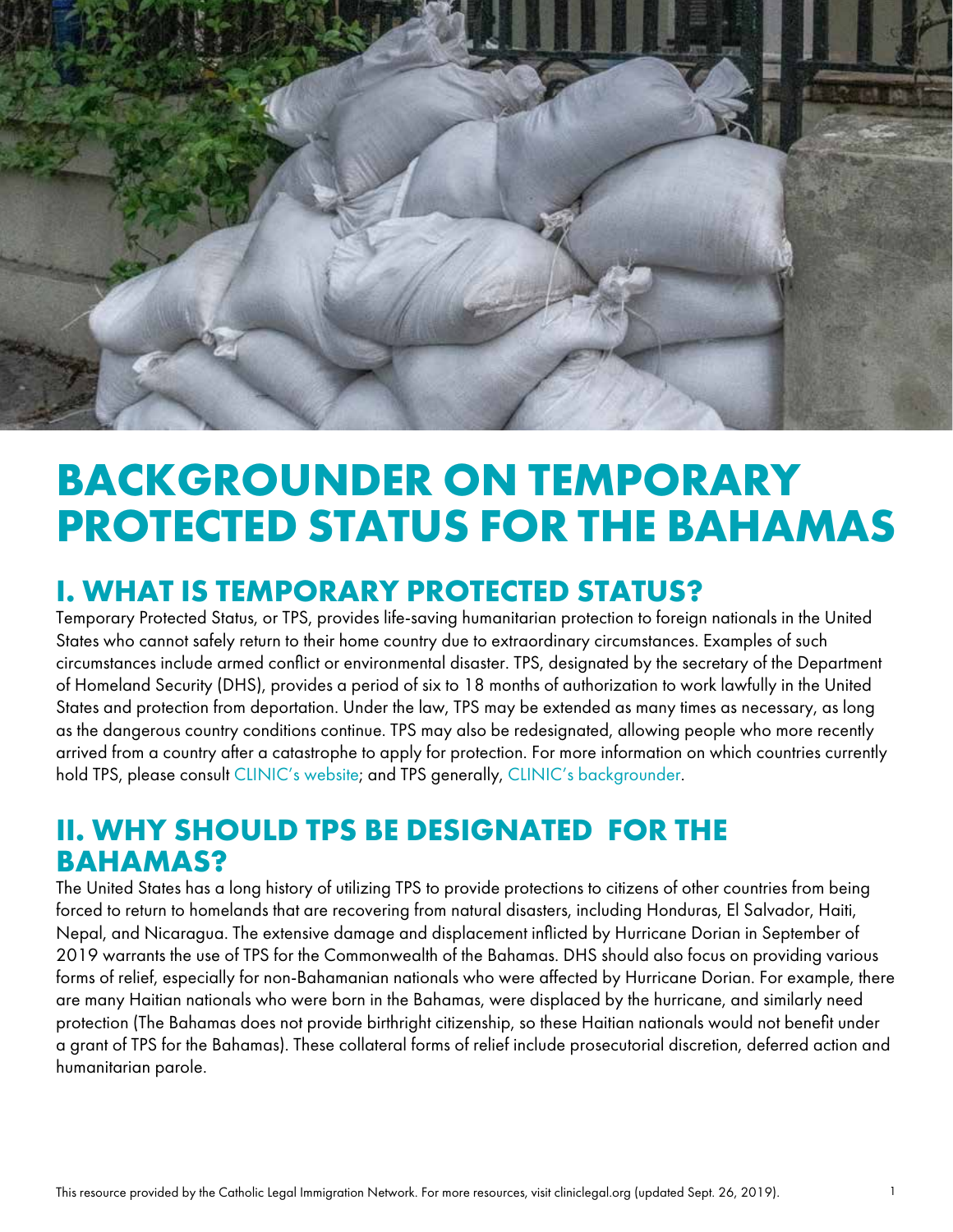**Hurricane Dorian.** Hurricane Dorian, a Category 5 hurricane and one of the strongest Atlantic hurricanes in recorded history, first made landfall on the Abaco Islands in the Bahamas on Sept. 1, 2019. It slowly moved across the islands, languishing over Grand Bahama for days. With winds up to 220 mph, Dorian was the strongest hurricane on record to strike the Bahamas, causing death and injury, widespread destruction, mass displacement of residents and serious disruption of living conditions across the islands — and affecting more than 76,000 people. Surveying the damage after the storm passed, the administrator for the U.S. Agency for International Development remarked that it looked "almost as though a nuclear bomb had dropped."

The Bahamian government and international aid organizations acknowledge conditions are dismal. Across the Bahamas, search-and-rescue crews have only been able to search one-tenth of previously inhabited areas. The Bahamian government has formally evacuated 3,500 people to Nassau. Half of the Great Abaco Island's population — around 20,000 residents — fled to Nassau, and 4,000 have gone to the closest large country, the United States, by air and sea. Initial figures from the Caribbean Disaster Emergency Management Agency estimate 18,000 children in the Abaco and Grand Bahama areas are in urgent need of humanitarian assistance.

**Legal Authority.** Members of Congress have already introduced several bills that would provide TPS for people affected by Hurricane Dorian, including S.2478, the Bahamas Temporary Protected Status Act of 2019; H.R.4303, the Bahamas TPS Act of 2019; and H.R.4272, TPS for Victims of Hurricane Dorian Act of 2019. These bills and other advocacy demonstrate the broad constituency of support for a TPS designation. The administration, however, has the authority and a moral obligation to issue TPS for Bahamas even without enacted legislation. Countries may be designated for TPS "due to conditions in the country that temporarily prevent the country's nationals from returning safely, or, in certain circumstances, where the country is unable to handle the return of its nationals adequately." These circumstances include "ongoing armed conflict (such as civil war), an environmental disaster (such as an earthquake or hurricane), or an epidemic, [or] other extraordinary and temporary condition[s]." With more than 70,000 Bahamians displaced, more than 1,000 missing, a death toll of at least 53 people, and entire neighborhoods destroyed, DHS must grant TPS for the Bahamas under either of the latter two prongs of the TPS statute.

#### **III. HOW MANY BAHAMIAN NATIONALS WOULD BENEFIT UNDER TPS?**

In collaboration with Professor Tom K. Wong and analyzing recent migrant flows, CLINIC estimates that, as of Sept. 16, 2019, 14,200 Bahamian nationals could receive employment authorization and protection from deportation under a TPS designation. As of 2017, out of the 15,800 foreign-born noncitizens from the Bahamas, an estimated 10,200 are non-lawful permanent residents and would be eligible for TPS. Approximately 4,000 Bahamian nationals entered the United States after Hurricane Dorian struck the Bahamas. Thus, approximately 14,153 (10,153 plus 4,000) Bahamian nationals would be eligible for TPS protection from the unfolding humanitarian crisis in the Bahamas.